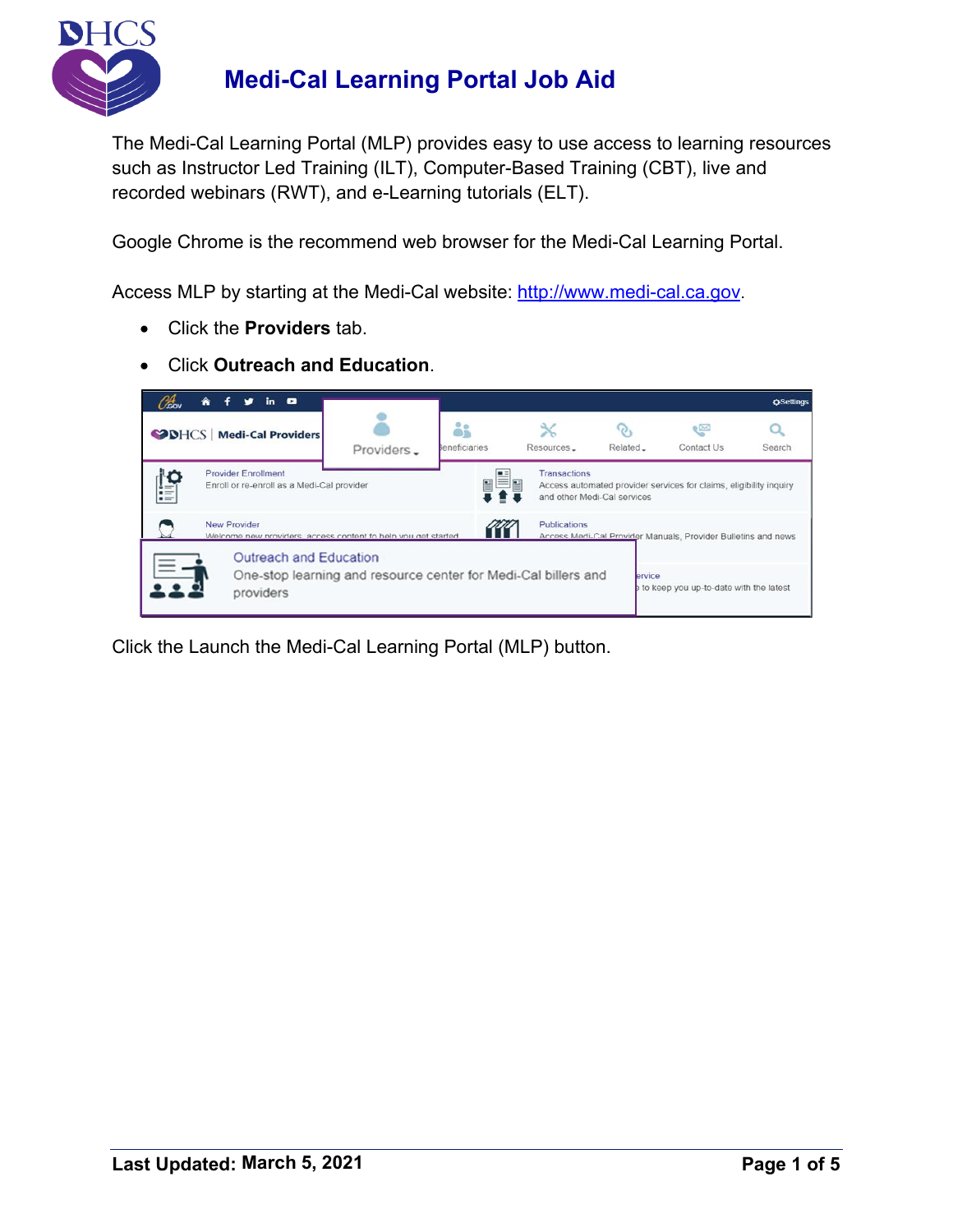



#### Complete login, register for a new account, or I forgot my password

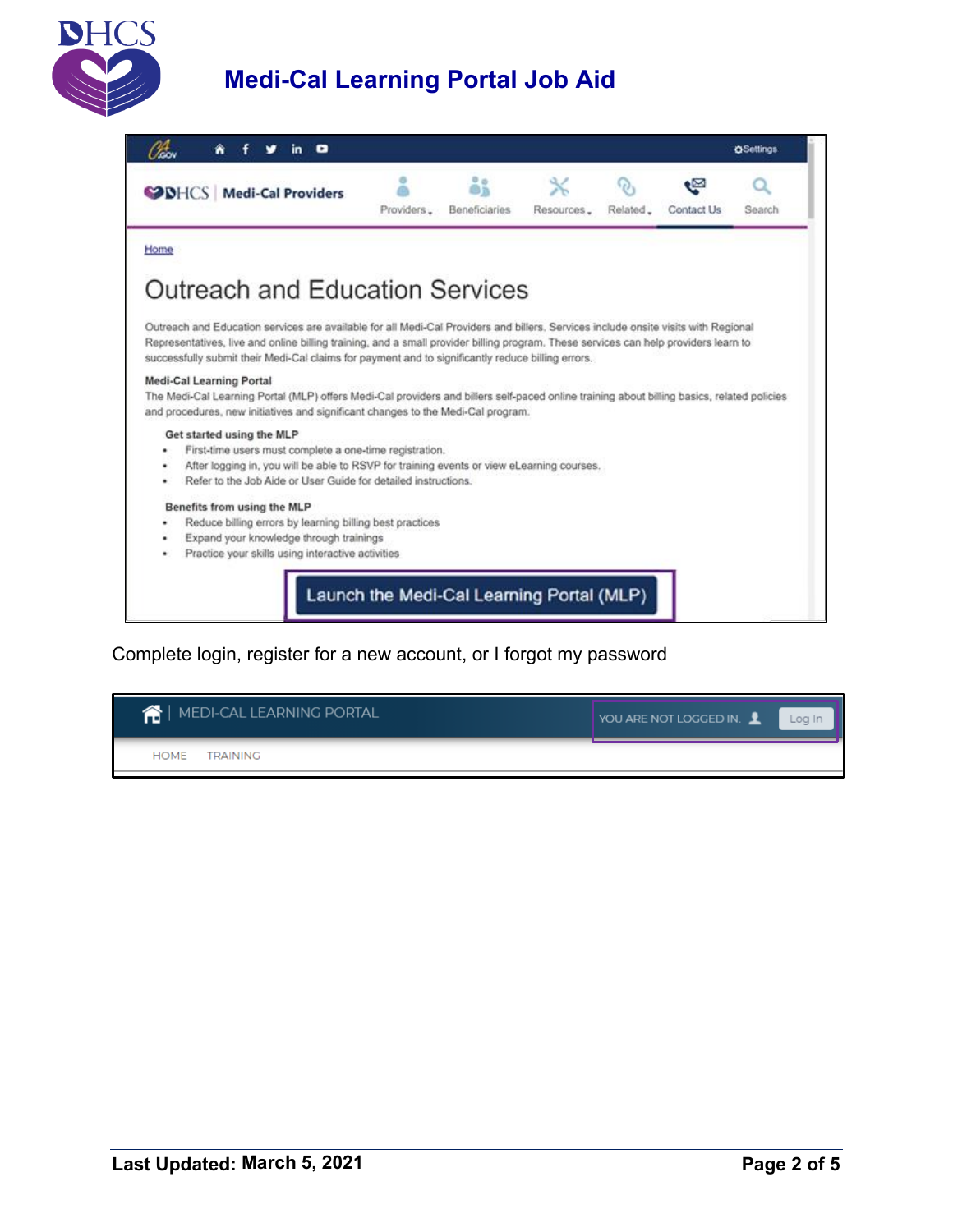

| <b>LOGIN</b>                                                                                                                                                                                                                                                                                                                                                                                                                                                                                                                                                        |                                        |  |  |  |  |  |  |
|---------------------------------------------------------------------------------------------------------------------------------------------------------------------------------------------------------------------------------------------------------------------------------------------------------------------------------------------------------------------------------------------------------------------------------------------------------------------------------------------------------------------------------------------------------------------|----------------------------------------|--|--|--|--|--|--|
| <b>WARNING!</b>                                                                                                                                                                                                                                                                                                                                                                                                                                                                                                                                                     | To create an account<br>register here. |  |  |  |  |  |  |
| This computer system is for official use<br>by authorized users and may be<br>monitored and/or restricted at any time.<br>Confidential information may not be<br>accessed or used without authorization.<br>Unauthorized or improper use of this<br>system may result in administrative<br>discipline, civil and/or criminal penalties.<br>By using this system, you are<br>acknowledging and consenting to these<br>terms and conditions. LOG OFF<br><b>IMMEDIATELY</b> if you are not an<br>authorized user or do not agree to the<br>conditions in this warning. | <u>I forgot my password</u>            |  |  |  |  |  |  |
| Username:<br>Password (case-sensitive):                                                                                                                                                                                                                                                                                                                                                                                                                                                                                                                             |                                        |  |  |  |  |  |  |
| Log In                                                                                                                                                                                                                                                                                                                                                                                                                                                                                                                                                              |                                        |  |  |  |  |  |  |

**Note:** The Medi-Cal Learning Portal will timeout after 20 minutes of being idle within the tool and will not save any changes in progress. This does not apply when taking a course.

To enroll in a class session (ILT or Webinar) or view training (ELT, CBT, or RWT):

- Select the training tab.
- Search by entering words into the Search field or select either the Catalogs or Courses tab and review offerings.
- Click the course code to select training.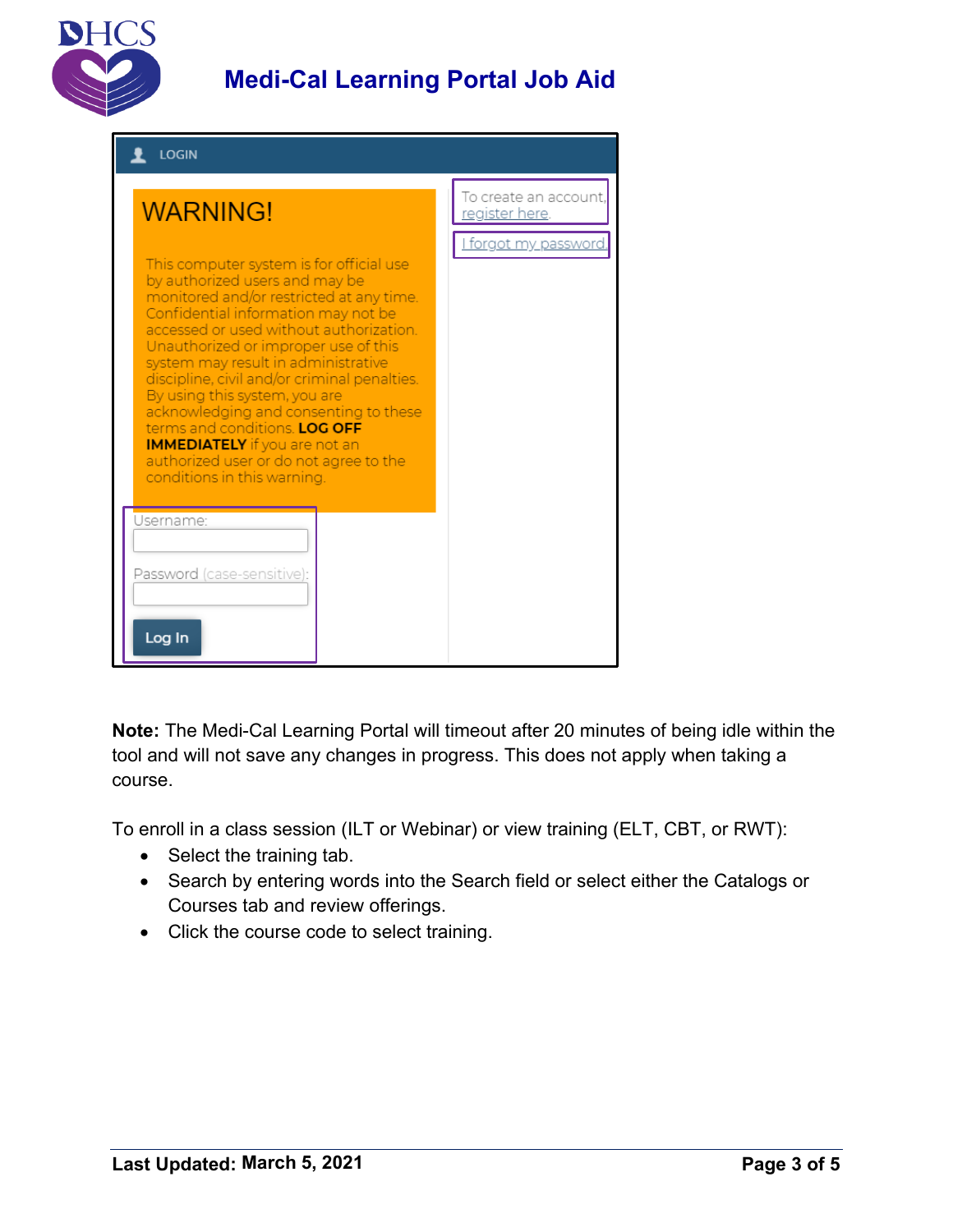

|                                            | <b>TRAINING</b><br><b>HOME</b>                                                                                                                                                                                |                                                                                                                                           |  |  |    |    |                     |              |                   |                                       |           |                      |                       |
|--------------------------------------------|---------------------------------------------------------------------------------------------------------------------------------------------------------------------------------------------------------------|-------------------------------------------------------------------------------------------------------------------------------------------|--|--|----|----|---------------------|--------------|-------------------|---------------------------------------|-----------|----------------------|-----------------------|
| <b>COURSE CATALOG</b><br>Language: English |                                                                                                                                                                                                               |                                                                                                                                           |  |  |    |    | $\vee$ Go           |              |                   |                                       |           |                      |                       |
|                                            | Course Catalog                                                                                                                                                                                                |                                                                                                                                           |  |  |    |    |                     |              |                   |                                       |           |                      |                       |
|                                            |                                                                                                                                                                                                               |                                                                                                                                           |  |  |    |    |                     |              |                   |                                       |           |                      |                       |
|                                            |                                                                                                                                                                                                               |                                                                                                                                           |  |  |    |    |                     |              |                   | Search the course catalog $\mathbf Q$ |           |                      |                       |
|                                            |                                                                                                                                                                                                               |                                                                                                                                           |  |  |    |    |                     |              |                   |                                       |           |                      |                       |
|                                            | January 2021 - Events<br>Catalogs (25)<br>Courses (21)                                                                                                                                                        |                                                                                                                                           |  |  |    |    |                     |              |                   |                                       |           |                      |                       |
|                                            |                                                                                                                                                                                                               |                                                                                                                                           |  |  |    |    | Open <sub>[2]</sub> |              |                   |                                       |           |                      |                       |
| ш                                          | Catalog: A&I Fraud Series                                                                                                                                                                                     |                                                                                                                                           |  |  |    |    | <b>Sun</b><br>27    | Mon<br>28    | <b>Tues</b><br>29 | Wed<br>30                             | Thu<br>31 | Fri.<br>$\mathbf{L}$ | Sat<br>$\overline{2}$ |
|                                            | Courses: 3                                                                                                                                                                                                    |                                                                                                                                           |  |  |    |    |                     |              |                   |                                       |           | $\Omega$             |                       |
|                                            | This training series focuses on Fraud Prevention for the Medi-Cal Provider, using best<br>practices.                                                                                                          |                                                                                                                                           |  |  |    |    | 3                   | 4            | 5                 | 6                                     | 7         | 8                    | 9                     |
| ш                                          | Catalog: Allied Health & Medical Services                                                                                                                                                                     |                                                                                                                                           |  |  |    |    | 10 <sup>°</sup>     | $\mathbf{u}$ | 12                | 13                                    | 14        | 15                   | 16                    |
|                                            | Courses: 2                                                                                                                                                                                                    |                                                                                                                                           |  |  |    |    | 17                  | 18           | 19                | 20                                    | 21        | 22                   | 23                    |
|                                            |                                                                                                                                                                                                               | This training series focuses on the Medi-Cal Allied Health & Medical services Common<br>Denials, Crossover Claims and Surgical Modifiers. |  |  |    |    |                     |              |                   |                                       |           |                      |                       |
|                                            |                                                                                                                                                                                                               |                                                                                                                                           |  |  |    | 24 | 25                  | 26           | 27                | 28                                    | 29        | 30                   |                       |
| Ш                                          | Catalog: Basic Billing                                                                                                                                                                                        |                                                                                                                                           |  |  | 31 |    |                     |              | 4                 | $\overline{5}$                        | 6         |                      |                       |
|                                            | Courses: 6                                                                                                                                                                                                    |                                                                                                                                           |  |  |    |    |                     | $\mathbf{L}$ |                   |                                       |           | $\overline{2}$       | $\mathbf{Z}$          |
|                                            | This training series focuses on Medi-Cal Billing Basics including Recipient Eligibility,<br>Share of Cost, Treatment Authorization Request (TAR), CM-1500 or UB-045 Claim<br>Completion and Claims Follow-Up. |                                                                                                                                           |  |  |    |    |                     |              |                   |                                       |           |                      |                       |

### Click **Enroll Now** to enroll in a course.



### You are enrolled when you see the **Enrollment Successful** message.



From the **My Account** page, you can see and launch the enrolled courses in the **Learning Activities** section.